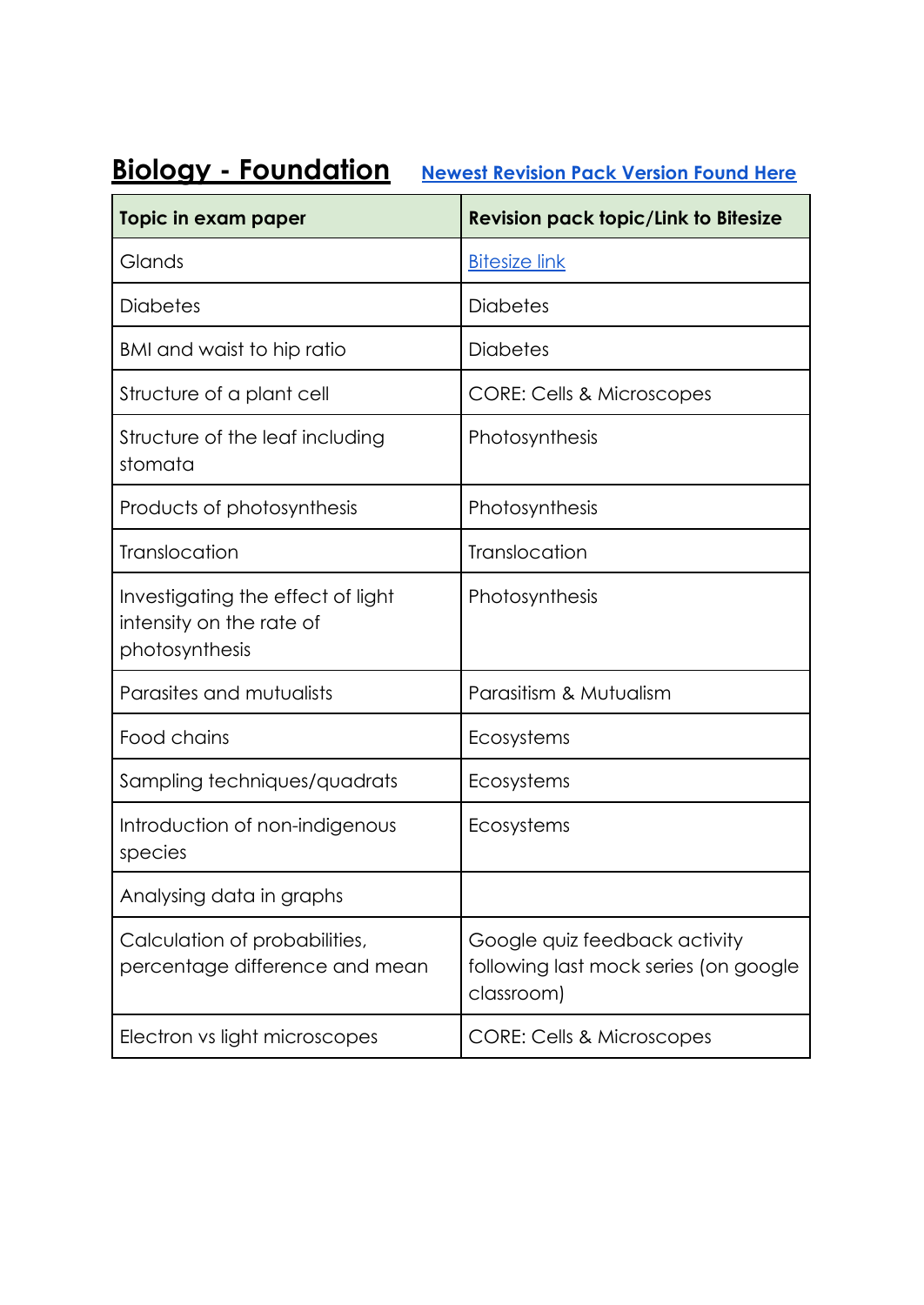## **Chemistry - Foundation**

| Topic in exam paper                                                                        | <b>Topic in revision pack</b>                   |
|--------------------------------------------------------------------------------------------|-------------------------------------------------|
| Alkali metals - properties                                                                 | Group 1-The Alkali Metals                       |
| Halogens - properties and<br>reactions                                                     | Group 7-The Halogens                            |
| Reactions of halide salts                                                                  | Group 7-The Halogens                            |
| Noble gases                                                                                | Group 0-The NobleGases                          |
| Effects of surface area and<br>temperature on rate of reaction                             | Rates of Reaction                               |
| Designing an experiment to<br>determine the effect of<br>concentration on rate of reaction | Rates of Reaction                               |
| How to investigate temperature<br>changes in reactions                                     | <b>Bitesize link</b>                            |
| Reaction profiles                                                                          | <b>Bitesize link</b>                            |
| Covalent bonding and explaining<br>properties of covalent substances                       | Covalent Bonding                                |
| Molecular vs ionic substances                                                              | Molecular Compounds and Ionic<br><b>Bonding</b> |
| Calculating empirical formula                                                              | Empirical Formula                               |
| Atomic structure                                                                           | Atomic Structure                                |
| Interpreting data in a graph                                                               |                                                 |
| <b>Balancing equations</b>                                                                 | <b>Balancing Equations (Core Skills)</b>        |
| Calculating rates of reaction                                                              | Rates of Reaction                               |